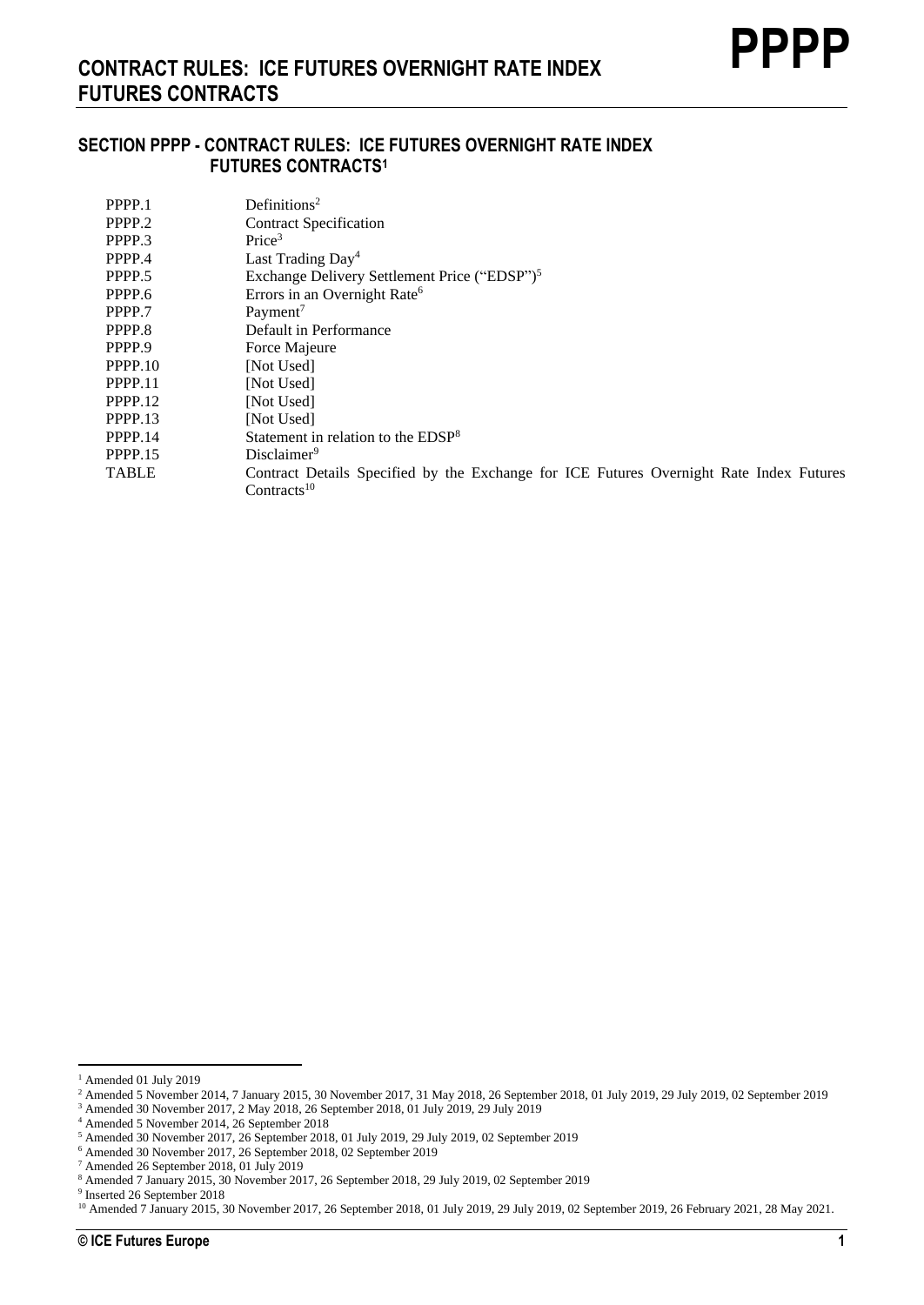### **PPPP.1 DEFINITIONS<sup>11</sup>**

- (a) Save as otherwise specified herein, words and phrases defined in the Regulations shall have the same meanings in these Contract Rules and in the Administrative Procedures.
- (b) In these Contract Rules and the Administrative Procedures:

| "Administrative Procedures"      | means the administrative procedures at Rule QQQQ implemented by the<br>Exchange for the purposes of these Contract Rules.                                                                                                                      |
|----------------------------------|------------------------------------------------------------------------------------------------------------------------------------------------------------------------------------------------------------------------------------------------|
| "Accrual Period"                 | means the period for which quoted rates in the relevant Overnight Rate are<br>included in the determination of the EDSP in respect of a Contract in the<br>Tables in Sections A, B, C and D.                                                   |
| "Benchmark Administrator"        | means the organisation that is responsible for administering, governing and<br>publishing the relevant currency's Overnight Rate.                                                                                                              |
| "business day"                   | means:                                                                                                                                                                                                                                         |
|                                  | (i) with respect to Sterling denominated contracts a day on which<br>commercial banks are open for general business in London.                                                                                                                 |
|                                  | (ii) with respect to Euro denominated contracts a day on which the Trans-<br>European Automated Real-Time Gross Settlement Express Transfer<br>(TARGET) System is open.                                                                        |
|                                  | (iii) with respect to U.S. Dollar denominated contracts a day on which<br>commercial banks are open for general business in New York.                                                                                                          |
|                                  | (iv) with respect to CHF denominated contracts a day on which<br>commercial banks are open for general business in Zurich.                                                                                                                     |
| "Contract"                       | means a contract made expressly or impliedly under these Contract Rules<br>for the sale and purchase of one or more lots, and "registered Contract"<br>means a Contract registered by the Clearing House.                                      |
| "Contract Multiplier"            | means the factor which, when multiplied by the Rate Index determines the<br>Unit of Trading for a Contract.                                                                                                                                    |
| "delivery month"<br>Regulations. | means each month specified by the Exchange as such pursuant to the                                                                                                                                                                             |
| "EDSP"                           | means the Exchange Delivery Settlement Price and has the meaning<br>attributed to it in Rule PPPP.5.                                                                                                                                           |
| "EDSP Rate"                      | has the meaning attributed to it in Rule PPPP.5(b).                                                                                                                                                                                            |
| <del>"EONIA"</del>               | means the Euro Overnight Index Average, being a weighted average rate<br>of interest of euro-denominated overnight unsecured lending transactions<br>in the inter bank market calculated on each business day by the European<br>Central Bank. |

<sup>&</sup>lt;sup>11</sup> Amended 05 November 2014, 7 January 2015, 30 November 2017, 31 May 2018, 26 September 2018, 01 July 2019, 29 July 2019, 02 September 2019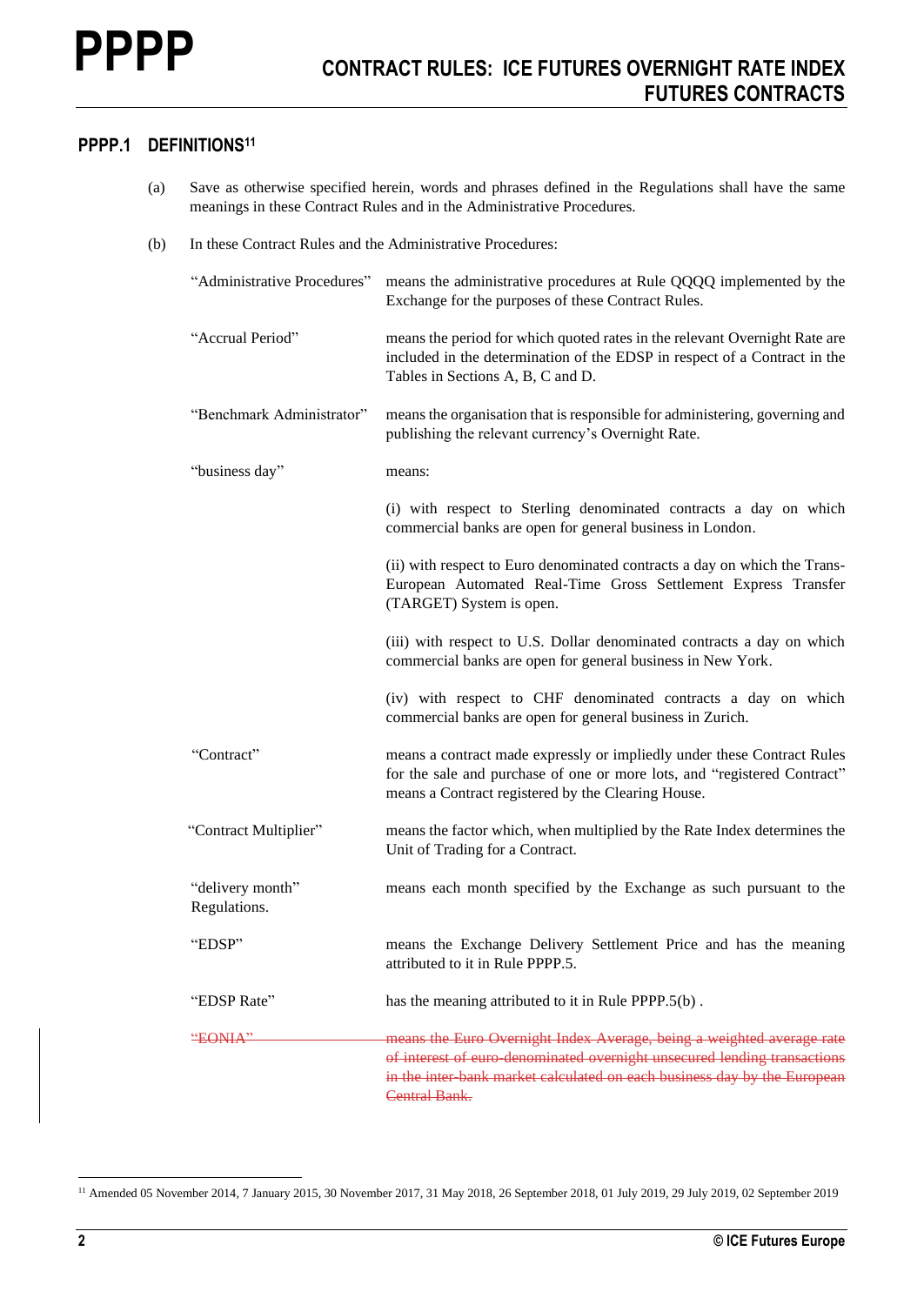| "EONIA rate"              | means the rate computed by the European Central Bank in respect of                                                                                                                                                                                                                                                       |
|---------------------------|--------------------------------------------------------------------------------------------------------------------------------------------------------------------------------------------------------------------------------------------------------------------------------------------------------------------------|
|                           | EONIA on a particular business day.                                                                                                                                                                                                                                                                                      |
| "€"ESTR"                  | means the Euro Short Term Rate $(EESTR)$ as published by the Benchmark<br>Administrator or its agent;                                                                                                                                                                                                                    |
| "€"ESTR rate"             | means the rate computed by the Benchmark Administrator or its agent with<br>respect to $ESTR$ on a particular business day.                                                                                                                                                                                              |
| "Euro Overnight Rate"     | means the rate computed by the Benchmark Administrator or its agent with<br>respect to EONIA or €STR on a particular business day.                                                                                                                                                                                       |
| "euro" and " $\epsilon$ " | denote the single currency of the European Union introduced in<br>participating Member States pursuant to their participation in Economic<br>and Monetary Union in the European Union.                                                                                                                                   |
| "First Accrual Day"       | means the first day in the Accrual Period for the Contracts in the Table<br>Sections A, B, C and D. With respect to the Contract in Section B Table<br>(ii) Section C Table (ii) and Section D, the month in which the First<br>Accrual Day falls also denotes the nomenclature for the Contract Delivery<br>Month.      |
| "Last Accrual Day"        | means the last day in the Accrual Period for the Contracts in the Contract<br>Tables in Sections A, B, C and D.                                                                                                                                                                                                          |
| "Last Trading Day"        | means, in respect of a delivery month, the last business day in the calendar<br>month (subject to Rule PPPP.4).                                                                                                                                                                                                          |
| " $lot"$                  | means the unit of trading in respect of a Contract.                                                                                                                                                                                                                                                                      |
| "Overnight Rate"          | means the rate of interest of overnight secured or unsecured lending<br>transactions calculated on each business day by the relevant Benchmark<br>Administrator in the relevant currency i.e. the Euro Overnight RateESTR<br>rate <sub>7</sub> , the SONIA rate, the SOFR rate or the SARON rate, as the case may<br>be. |
| "Member State"            | means a member of the European Union.                                                                                                                                                                                                                                                                                    |
| "SARON"                   | means the Swiss Average Rate Overnight as published by the Benchmark<br>Administrator or its agent.                                                                                                                                                                                                                      |
| "SARON rate"              | means the rate computed by the Benchmark Administrator or its agent<br>with respect to SARON on a particular business day.                                                                                                                                                                                               |
| "Settlement Day"          | means:                                                                                                                                                                                                                                                                                                                   |
|                           | (i)<br>with respect to a Contract to which Section A Table (i) applies,<br>the second business day after the Last Trading Day.                                                                                                                                                                                           |
|                           | (ii)<br>with respect to a Contract to which Section B Table (i) and Table<br>(ii) applies, the second business day after the Last Trading Day.                                                                                                                                                                           |
|                           | With respect to a Contract to which Section C Table (i) and Table<br>(iii)<br>(ii) applies, the second business day after the Last Trading Day.                                                                                                                                                                          |
|                           | With respect to a Contract to which Section D Table (i) applies,<br>(iv)<br>the first business day after the Last Trading Day.                                                                                                                                                                                           |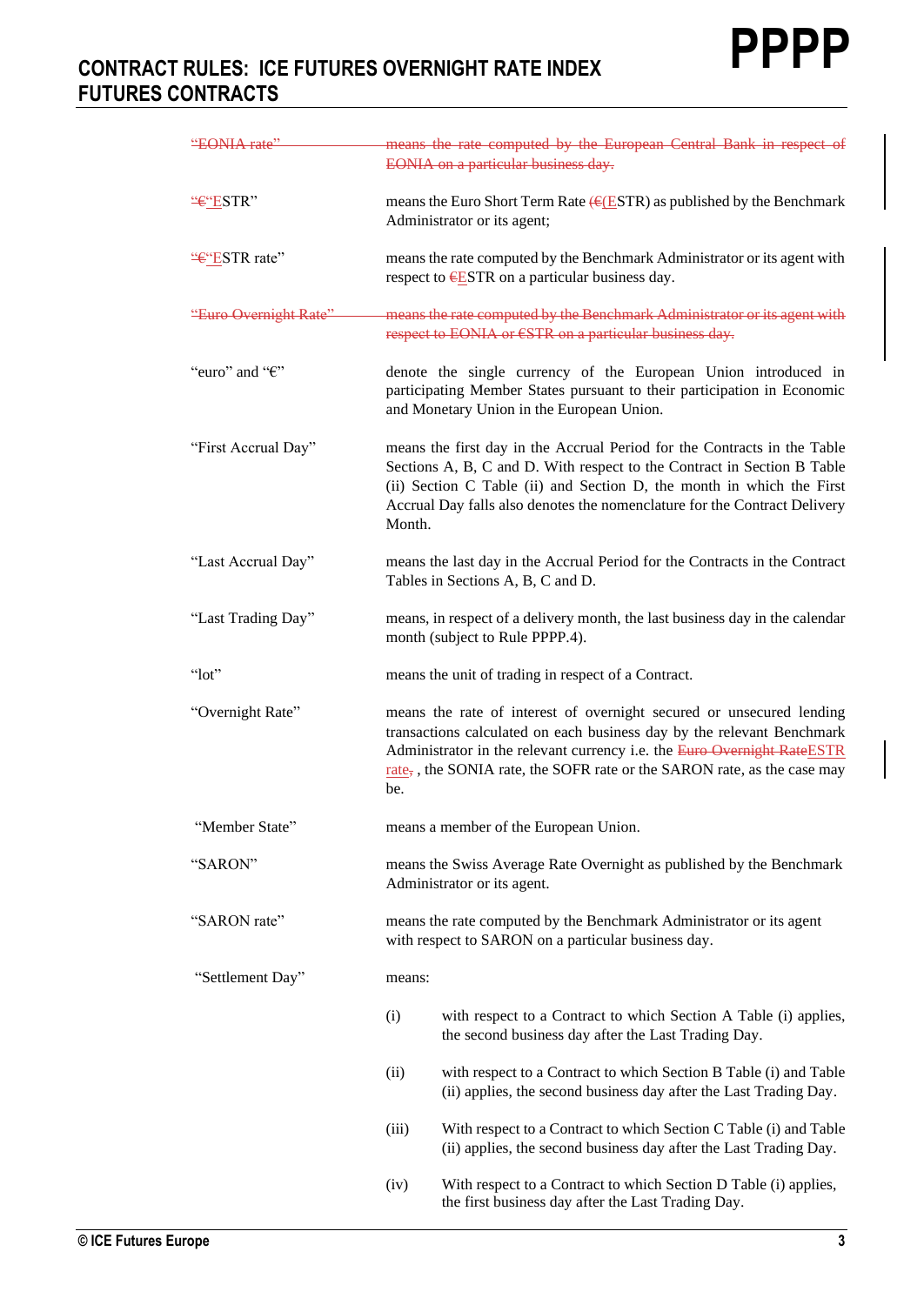| "SOFR"                  | means the Secured Overnight Financing Rate index as published by the                                                       |
|-------------------------|----------------------------------------------------------------------------------------------------------------------------|
|                         | Benchmark Administrator or its agent;                                                                                      |
| "SOFR rate"             | means the rate computed by the Benchmark Administrator or its agent with<br>respect to SOFR on a particular business day.  |
| "SONIA"                 | means the Sterling Overnight Index Average as published by the<br>Benchmark Administrator or its agent.                    |
| "SONIA rate"            | means the rate computed by the Benchmark Administrator or its agent with<br>respect to SONIA on a particular business day. |
| "Sterling" and "£"      | means the lawful currency of the United Kingdom.                                                                           |
| "Swiss franc" and "CHF" | means the lawful currency of Switzerland.                                                                                  |
| "U.S. Dollar" and "\$"  | means the lawful currency of the United States.                                                                            |

(c) [Not used]

#### **PPPP.2 CONTRACT SPECIFICATION**

(a) Each Contract shall be for one or more lots for the delivery month specified.

#### **PPPP.3 PRICE<sup>12</sup>**

- (a) Bids and offers shall be quoted as a Rate Index with a minimum price movement that is specified by the Exchange in the relevant table in Section A, B, C and D.
- (b) One "Rate Index" point shall have a value equal to the Contract Multiplier value as specified by the Exchange in the relevant table in Section A, B, C and D.

#### **PPPP.4 LAST TRADING DAY<sup>13</sup>**

- (a) On the Last Trading Day, trading in Contracts for the relevant delivery month shall cease at such time as may be specified in the Administrative Procedures.
- (b) If, at any time after the close of trading two business days prior to the day which would have been the Last Trading Day in respect of a delivery month, it becomes known to the Exchange that the day which would have been the Last Trading Day will not be a business day, then the business day immediately preceding such day shall become the Last Trading Day in respect of that delivery month and the Exchange shall publish a notice posted on the Market to that effect.

#### **PPPP.5 EXCHANGE DELIVERY SETTLEMENT PRICE ("EDSP") 14**

<sup>12</sup> Amended 30 November 2017, 2 May 2018, 26 September 2018, 01 July 2019, 29 July 2019

<sup>&</sup>lt;sup>13</sup> Amended 5 November 2014, 26 September 2018

<sup>&</sup>lt;sup>14</sup> Amended 30 November 2017, 31 May 2018, 26 September 2018, 01 July 2019, 29 July 2019, 02 September 2019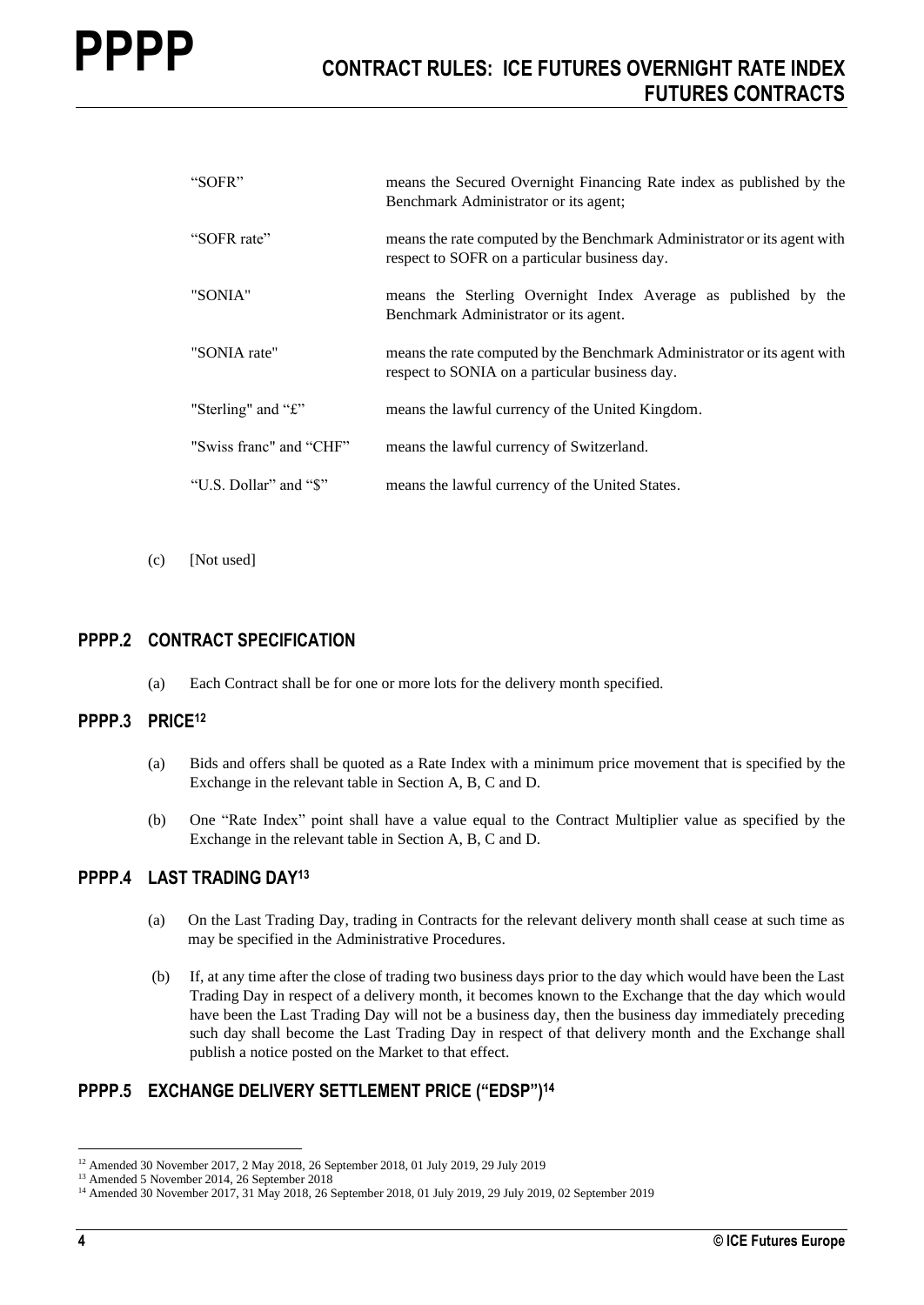- (a) The EDSP shall be calculated by reference to a rate (the "EDSP Rate"), specified in or pursuant to this Rule PPPP.5, which shall be calculated by reference to the Overnight Rate as calculated and published in respect of each business day during the Accrual Period.
- (b) Subject to Rule PPPP.5(c), the EDSP Rate calculation shall be:
	- (i) In respect of the One Month Euro Overnight RateESTR Index Futures Contract, as expressed in Section A Table (i).
	- (ii) In respect of the One Month SONIA Indexed Contract, as expressed in Section B Table (i).
	- (iii) In respect of the Three Month SONIA Indexed Contract, as expressed in Section B Table (ii).
	- (iv) In respect of the One Month SOFR Indexed Contract, as expressed in Section C Table (i).
	- (v) In respect of the Three Month SOFR Indexed Contract, as expressed in Section C Table (ii).
	- (vi) In respect of the Three Month SARON Indexed Contract, as expressed in Section D Table (i).
- (c) The Exchange may at its discretion resolve, prior to five business days prior to the commencement of the Accrual Period in respect of a delivery month, that the reference rate used to determine the EDSP Rate in accordance with Rule PPPP.5(b)(i), PPPP.5(b)(ii), PPPP.5(b)(iii), PPPP.5(b)(iv), PPPP.5(v) and PPPP.5(b)(vi) shall be a rate other than the Euro Overnight RateESTR, SONIA, SOFR and SARON respectively and subject always to the proviso that the EDSP rate shall be calculated with reference to over-night interest rates in the relevant currency, as the case may be, generally available during the Accrual Period. Any such determination by the Exchange shall be the subject of a notice posted on the Market.
- (d) The EDSP shall be a figure calculated in accordance with the formula:

100.00 - numerical value of R

where  $R =$  the EDSP Rate, except as provided in Rule PPPP.5(e).

- (e) With respect to PPPP.5(b)(i) where the EDSP Rate is not an exact multiple of0.0001, it will be rounded to the nearest 0.0001 or, where the EDSP Rate is an exact uneven multiple of 0.00005, to the nearest lower 0.0001. With respect to PPPP.5(b)(ii) and PPPP.5(b)(iii), where the EDSP Rate is not an exact multiple of 0.0001, it will be rounded to the nearest 0.0001 or, where the EDSP Rate is greater than or equal to 0.00005, it will be rounded up to the nearest 0.0001. With respect to PPPP.5(b)(iv) and PPPP.5(b)(v) where the EDSP Rate is not an exact multiple of 0.00001, it will be rounded to the nearest 0.00001 or, where the EDSP Rate is greater than or equal to 0.000005, it will be rounded up to the nearest 0.00001. With respect to PPPP5(b)(vi) where the EDSP Rate is not an exact multiple of 0.00001, it will be rounded to the nearest 0.00001 or, where the EDSP Rate is an exact uneven multiple of 0.000005, to the nearest lower 0.00001.
- (f) The Exchange shall publish a provisional EDSP and the final EDSP at such times as are specified in the Administrative Procedures. The final EDSP shall be final and binding for all purposes.

#### **PPPP.6 ERRORS IN AN OVERNIGHT RATE<sup>15</sup>**

(a) If not later than thirty minutes after the provisional EDSP for a particular delivery month is first published, any member of the Exchange notifies Exchange officials of, or there otherwise comes to the attention of Exchange officials, an alleged or apparent error in a relevant Overnight Rate due to any cause whatsoever, then Exchange officials shall request the relevant Benchmark Administrator to investigate such alleged or apparent error. If the relevant Benchmark Administrator corrects a relevant Overnight Rate affected

<sup>15</sup> Amended 30 November 2017, 26 September 2018, 02 September 2019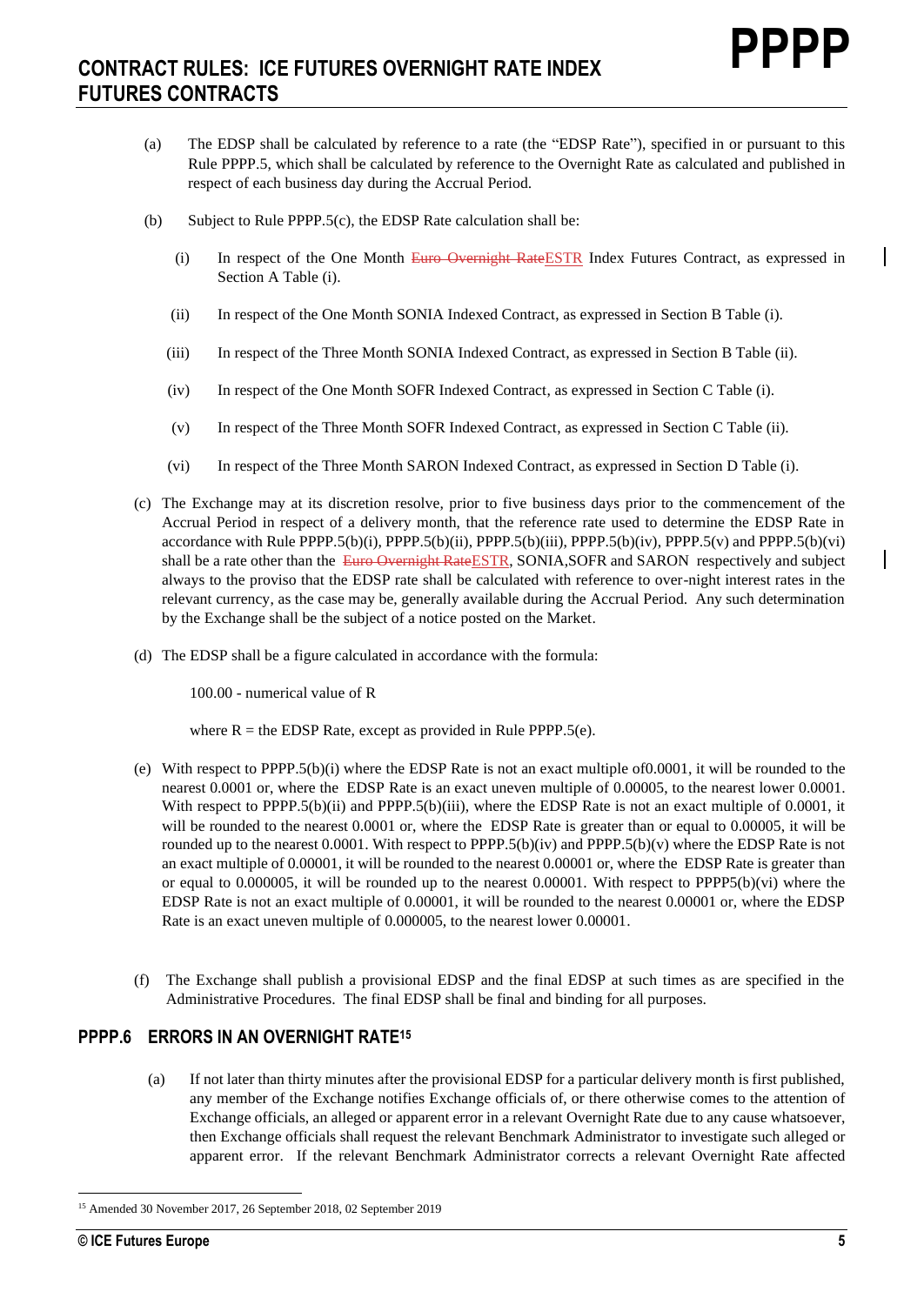thereby, Exchange officials shall calculate or re-calculate (as the case may be) the EDSP Rate and the EDSP in accordance therewith. No correction shall be accepted and no re-calculation of the EDSP Rate and EDSP shall be made by Exchange officials in respect of any error notified to Exchange officials or coming to their attention after the expiry of such thirty minute period.

- (b) No correction to an Overnight Rate shall be accepted and no re-calculation of the EDSP shall be made other than as may be allowed for in Rule PPPP.6(a).
- (c) Neither the Exchange nor Exchange officials shall have any liability whatsoever in respect of any decision as to whether or not to correct an Overnight Rate or as to the amount of any correction, or as to whether or not to re-calculate the EDSP.

#### **PPPP.7 PAYMENT<sup>16</sup>**

- (a) In respect of each lot comprised in a Contract the following payments shall be made by the time on the Settlement Day specified by the Exchange in the Administrative Procedures:
	- (i) where the EDSP exceeds the Contract price, payment by the Seller to the Clearing House or payment by the Clearing House to the Buyer, or both (as the case may require), and
	- (ii) where the Contract price exceeds the EDSP, payment by the Buyer to the Clearing House or payment by the Clearing House to the Seller, or both (as the case may require),

of an amount calculated by multiplying the difference in Rate Index points between the EDSP and the Contract price by the value of the Contract Multiplier as specified in the relevant table in Section A, B or C.

#### **PPPP.8 DEFAULT IN PERFORMANCE**

- (a) A Buyer or Seller other than the Clearing House shall be in default in performance where:
	- (i) he fails to fulfil in accordance with these Contract Rules, the Regulations and the Administrative Procedures and the Clearing House Rules his obligations under a Contract by the time and in the manner prescribed; or
	- (ii) he fails to pay any sum due to the Clearing House in respect of a registered Contract by the time specified in these Contract Rules or in the Administrative Procedures or under the Regulations; or
	- (iii) in the reasonable opinion of the Clearing House he is otherwise in default.
- (b) Subject to the default rules of the Clearing House, in the event of a default in performance by a Buyer or a Seller in respect of a registered Contract, the Exchange shall, at the request of the Clearing House, forthwith fix a price for invoicing back and each lot in issue shall be invoiced back at that price. Such price may at the Exchange's absolute discretion take account of any compensation that the Exchange may consider should be paid by or to the Buyer or Seller, as applicable.

#### **PPPP.9 FORCE MAJEURE**

(a) Subject to any steps taken at any time by the Exchange under emergency powers in the Regulations and subject to the default rules of the Clearing House, a Seller or a Buyer shall be liable to perform his obligations in respect of a lot comprised in a Contract by the due time therefor, notwithstanding that he may be or is likely to be prevented from so doing by any event beyond his reasonable control including without limitation, any act of God, strike, lockout, war, armed conflict, use of force by authority of the

<sup>16</sup> Amended 26 September 2018, 01 July 2019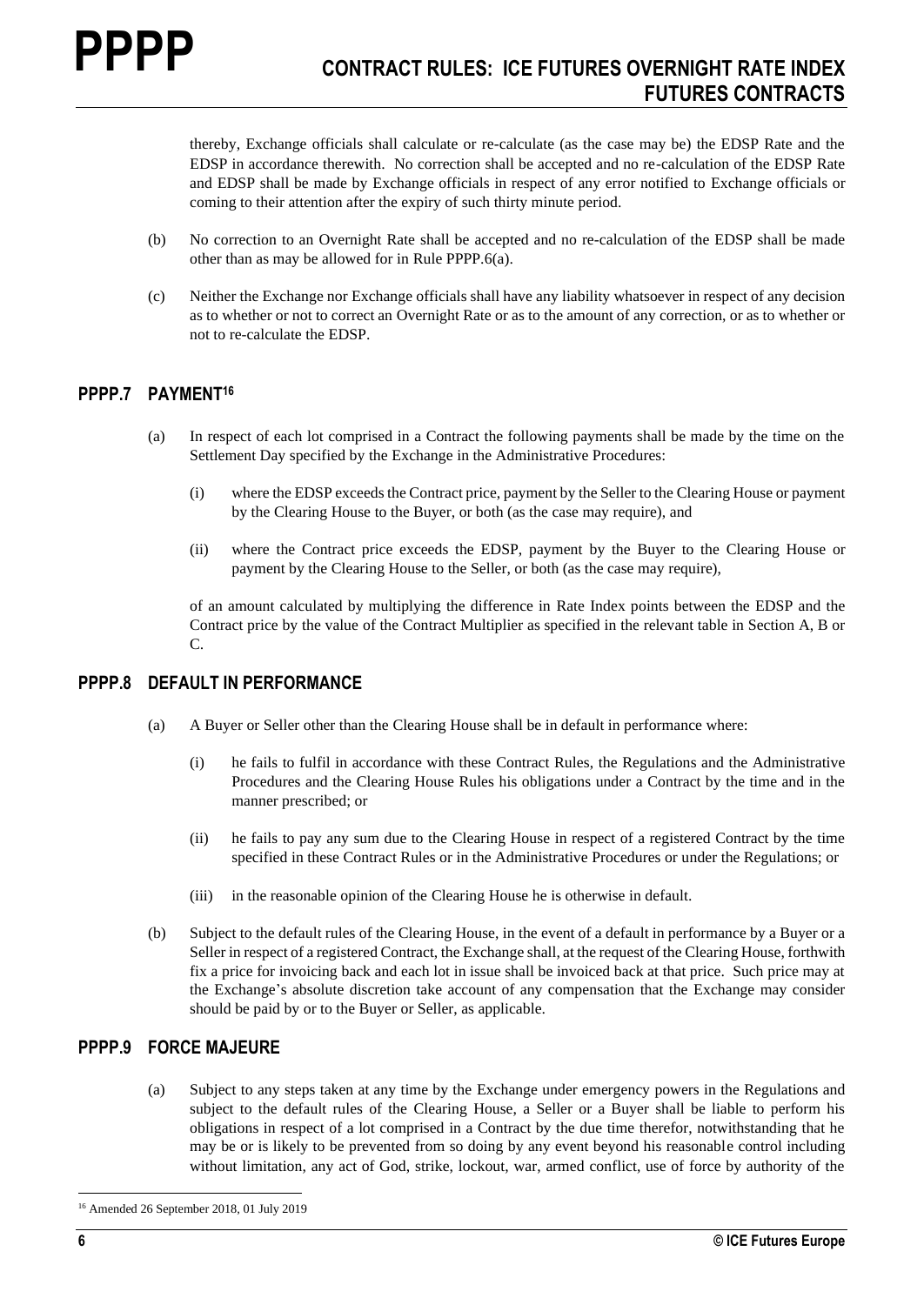United Nations, fire, riot or civil commotion, combination of workmen, act of terrorism, breakdown of machinery, unavailability or restriction of computer or data processing facilities or energy supplies or bank transfer systems.

- **PPPP.10 [NOT USED]**
- **PPPP.11 [NOT USED]**
- **PPPP.12 [NOT USED]**
- **PPPP.13 [NOT USED]**

#### **PPPP.14 STATEMENT IN RELATION TO THE EDSP<sup>17</sup>**

(a) The Exchange draws the following statement to the attention of potential users of its One Month Euro Overnight RateESTR Index Futures Contract. Members should ensure that their clients are made aware of the statement.

"Statement in relation to the EDSP

The Exchange Delivery Settlement Price ("EDSP") of the One Month Euro Overnight RateESTR Index Futures Contract is calculated on the basis of the relevant Euro OvernightESTR rates as described in the relevant Contract Rule. Potential users of the One Month Euro Overnight RateESTR- Index Futures Contract made available on ICE Futures Europe should familiarise themselves with the relevant Contract Rules of the One Month Euro Overnight RateESTR Index Futures Contract. Potential users should note that, whilst the relevant Euro OvernightESTR rates are publicly available, the detailed calculation procedures in relation to those rates are not published.

Potential users should be aware that Euro Overnight RatesESTR rates to be used in the calculation of a final EDSP will be amended only where the Benchmark Administrator indicates to the Exchange that there is an error before the Exchange publishes that final EDSP. In that event, and subject to the relevant Contract Rules of the One Month Euro Overnight RateESTR Index Futures Contract, the requisite corrections to all relevant Euro Overnight Rates ESTR rates will be made in order to calculate such final EDSP.

The contracts have a standardised Rate Index point value so that, for hedging purposes, a calculation will need to be made in relation to the hedge ratio to take into account any mismatch between the Rate Index exposure and the actual basis point value of the position being hedged, determined by the actual number of days in the accrual period."

(b) The Exchange draws the following statement to the attention of potential users of its One Month SONIA Indexed Contract and Three Month SONIA Indexed Contract (collectively "SONIA Indexed Contracts"). Members should ensure that their clients are made aware of the statement.

"Statement in relation to the EDSP

The Exchange Delivery Settlement Price ("EDSP") of the SONIA Indexed Contracts is calculated on the basis of the relevant SONIA rates as described in the relevant Contract Rule. Potential users of the SONIA Indexed Contracts made available on ICE Futures Europe should familiarise themselves with the relevant Contract Rules of the SONIA Indexed Contracts. Potential users should note that, whilst the relevant SONIA rates are publicly available, the detailed calculation procedures in relation to those rates are not published.

<sup>17</sup> Amended 7 January 2015, 30 November 2017, 31 May 2018, 26 September 2018, 01 July 2019, 29 July 2019, 02 September 2019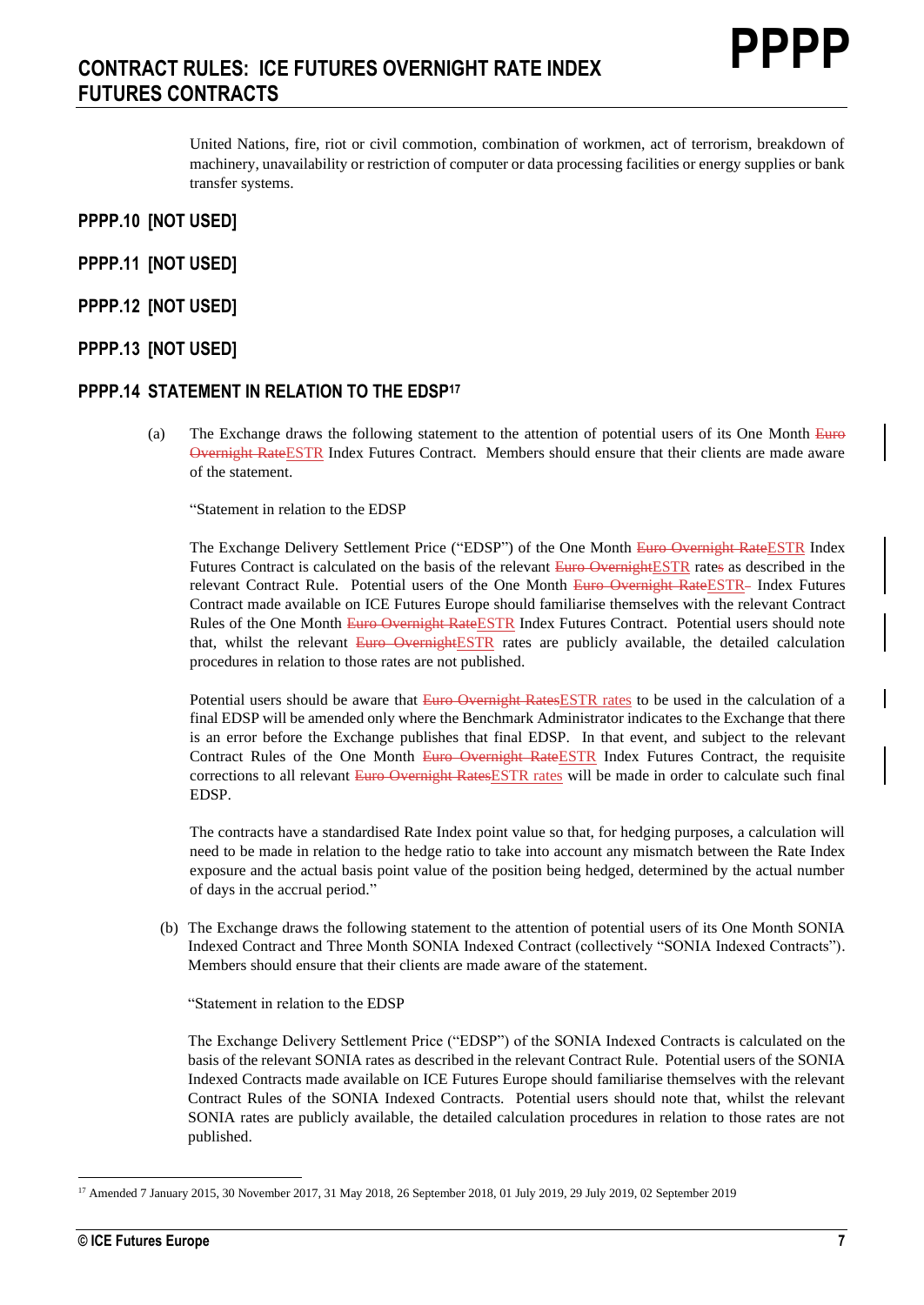Potential users should be aware that SONIA rates to be used in the calculation of a final EDSP will be amended only where the Benchmark Administrator indicates to the Exchange that there is an error in such SONIA rates before the Exchange publishes that final EDSP. In that event, and subject to the relevant Contract Rules of the respective SONIA Indexed Contract, the requisite corrections to all relevant SONIA rates will be made in order to calculate such final EDSP.

The contracts have a standardised Rate Index point value so that, for hedging purposes, a calculation will need to be made in relation to the hedge ratio to take into account any mismatch between the Rate Index exposure and the actual basis point value of the position being hedged, determined by the actual number of days in the accrual period."

(c) The Exchange draws the following statement to the attention of potential users of its One Month SOFR Indexed Contract and Three Month SOFR Indexed Contract (collectively "SOFR Indexed Contracts"). Members should ensure that their clients are made aware of the statement.

"Statement in relation to the EDSP

The Exchange Delivery Settlement Price ("EDSP") of the SOFR Indexed Contracts is calculated on the basis of the relevant SOFR rates as described in the relevant Contract Rule. Potential users of the SOFR Indexed Contracts made available on ICE Futures Europe should familiarise themselves with the relevant Contract Rules of the SOFR Indexed Contracts. Potential users should note that, whilst the relevant SOFR rates are publicly available, the detailed calculation procedures in relation to those rates are not published.

Potential users should be aware that SOFR rates to be used in the calculation of a final EDSP will be amended only where the Benchmark Administrator indicates to the Exchange that there is an error in such SOFR rates before the Exchange publishes that final EDSP. In that event, and subject to the relevant Contract Rules of the respective SOFR Indexed Contract, the requisite corrections to all relevant SOFR rates will be made in order to calculate such final EDSP.

The contracts have a standardised Rate Index point value so that, for hedging purposes, a calculation will need to be made in relation to the hedge ratio to take into account any mismatch between the Rate Index exposure and the actual basis point value of the position being hedged, determined by the actual number of days in the accrual period."

(d) The Exchange draws the following statement to the attention of potential users of its Three Month SARON Indexed Contract. Members should ensure that their clients are made aware of the statement.

"Statement in relation to the EDSP

The Exchange Delivery Settlement Price ("EDSP") of the SARON Indexed Contracts is calculated on the basis of the relevant SARON rate as described in the relevant Contract Rule. Potential users of the SARON Indexed Contract made available on ICE Futures Europe should familiarise themselves with the relevant Contract Rules of the SARON Indexed Contracts. Potential users should note that, whilst the relevant SARON rate is publicly available, the detailed calculation procedures in relation to those rates are not published.

Potential users should be aware that SARON rates to be used in the calculation of a final EDSP will be amended only where the Benchmark Administrator indicates to the Exchange that there is an error in such SARON rates before the Exchange publishes that final EDSP. In that event, and subject to the relevant Contract Rules of the respective SARON Indexed Contract, the requisite corrections to all relevant SARON rates will be made in order to calculate such final EDSP.

The contracts have a standardised basis point value so that, for hedging purposes, a calculation will need to be made in relation to the hedge ratio to take into account any mismatch between the standardised basis point value and the actual basis point value of the position being hedged, determined by the actual number of days in the accrual period."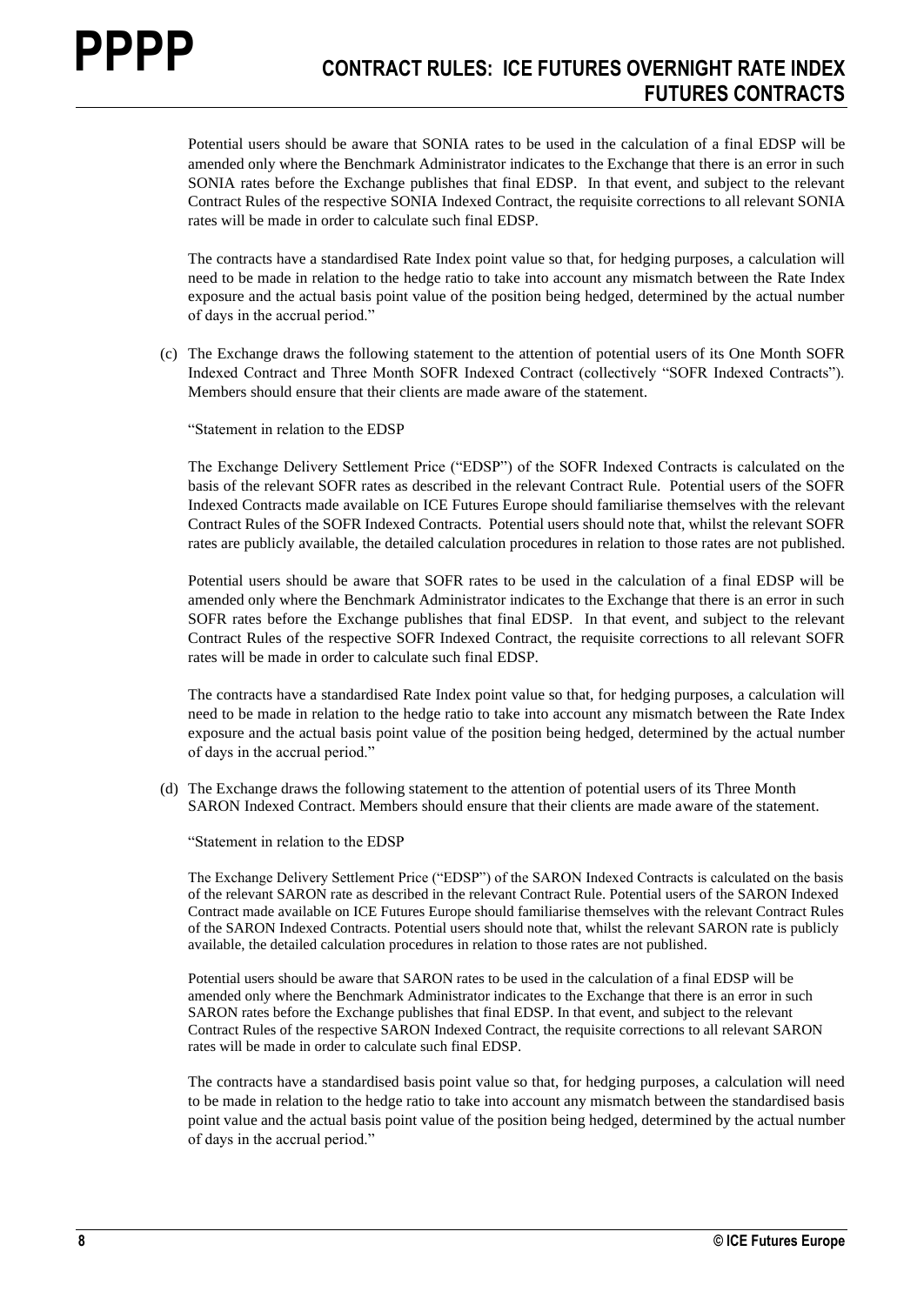#### **PPPP.15 DISCLAIMER<sup>18</sup>**

Where applicable in these Contract Rules, the Overnight Rate is used under license from the relevant Benchmark Administrator. The use of such Overnight Rate does not imply or express any approval or endorsement by the Benchmark Administrator of the products listed on the Exchange. In most cases, the Overnight Rate is a registered trademark of the Benchmark Administrator.

<sup>18</sup> Inserted 26 September 2018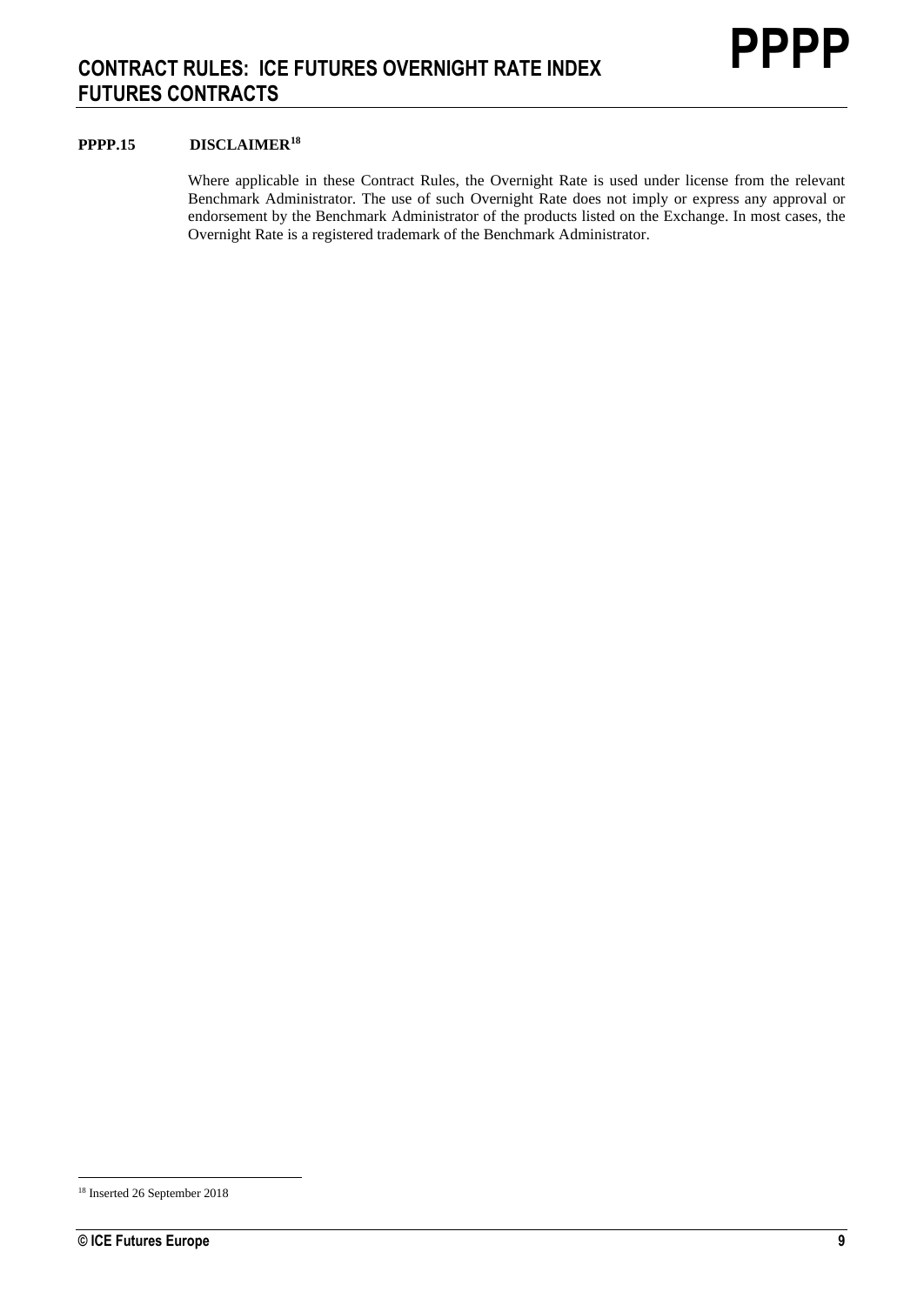## **CONTRACT DETAILS SPECIFIED BY THE EXCHANGE FOR ICE FUTURES OVERNIGHT RATE INDEX FUTURES CONTRACTS<sup>19</sup>**

## **SECTION A: EURO OVERNIGHT RATEESTR INDEX FUTURES CONTRACTS**

Table (i):

| Contract                                        | <b>One Month Euro Overnight Rate ESTR</b>                                                                                                                                                                                              |
|-------------------------------------------------|----------------------------------------------------------------------------------------------------------------------------------------------------------------------------------------------------------------------------------------|
| <b>Overnight Rate</b>                           | Pre-October 2019 delivery months: EONIA<br>October 2019 onwards delivery months: €ESTR                                                                                                                                                 |
| Currency specified by the Exchange              | Euro $\epsilon$                                                                                                                                                                                                                        |
| Period specified by the Exchange                | One Month                                                                                                                                                                                                                              |
| Unit of trading                                 | €2,500 * Rate Index                                                                                                                                                                                                                    |
| <b>Delivery months</b>                          | All calendar months                                                                                                                                                                                                                    |
| No. of delivery months available for<br>trading | A maximum of twenty four consecutive months                                                                                                                                                                                            |
| <b>Contract Multiplier</b>                      | €2,500                                                                                                                                                                                                                                 |
| <b>Minimum price movement</b><br>(Value)        | Front delivery month: $0.0025(66.25)$<br>All other delivery months: $0.005 \times 12.50$ )                                                                                                                                             |
| <b>Minimum EDSP Price Increment</b>             | 0.0001                                                                                                                                                                                                                                 |
| Rate Index <sup>20</sup>                        | 100,0000 minus the numerical value of the EDSP Rate                                                                                                                                                                                    |
| <b>First Accrual Day</b>                        | The first calendar day of the Delivery Month                                                                                                                                                                                           |
| <b>Last Accrual Day</b>                         | The last calendar day of the Delivery Month                                                                                                                                                                                            |
| <b>Last Trading Day</b>                         | The last business day of the Calendar Month                                                                                                                                                                                            |
| <b>EDSP</b> Rate                                | EDSP Rate shall be the arithmetic average of the daily Euro-Overnight Rate ESTR rate for the<br>delivery month:                                                                                                                        |
|                                                 | EDSP Rate = $\left[\frac{\sum_{i=1}^{n} E_i}{N}\right] \times 100$                                                                                                                                                                     |
|                                                 | where:                                                                                                                                                                                                                                 |
|                                                 | $E_i$ = the <i>i</i> <sup>th</sup> Euro Overnight Rate ESTR rate of the Accrual Period, expressed in such a way<br>that for a rate of 1% per annum, $E_i$ =0.01.                                                                       |
|                                                 | $N =$<br>the total number of calendar days in the Accrual Period; and                                                                                                                                                                  |
|                                                 | for calendar days on which the Euro-Overnight Rate ESTR rate is not computed (e.g.,<br>Saturdays, Sundays and bank holidays) the rate shall be the rate determined on the most recent<br>business day for which a rate was determined. |
|                                                 |                                                                                                                                                                                                                                        |

<sup>&</sup>lt;sup>19</sup> Amended 7 January 2015, 30 November 2017, 2 May 2018, 31 May 2018, 26 September 2018, 01 July 2019, 29 July 2019, 02 September 2019, 26 February 2021, 28 May 2021.

<sup>&</sup>lt;sup>20</sup> For an EDSP Rate of 2.000% p.a., the Rate Index would be 98.000 (i.e. 100.000 - 2.000).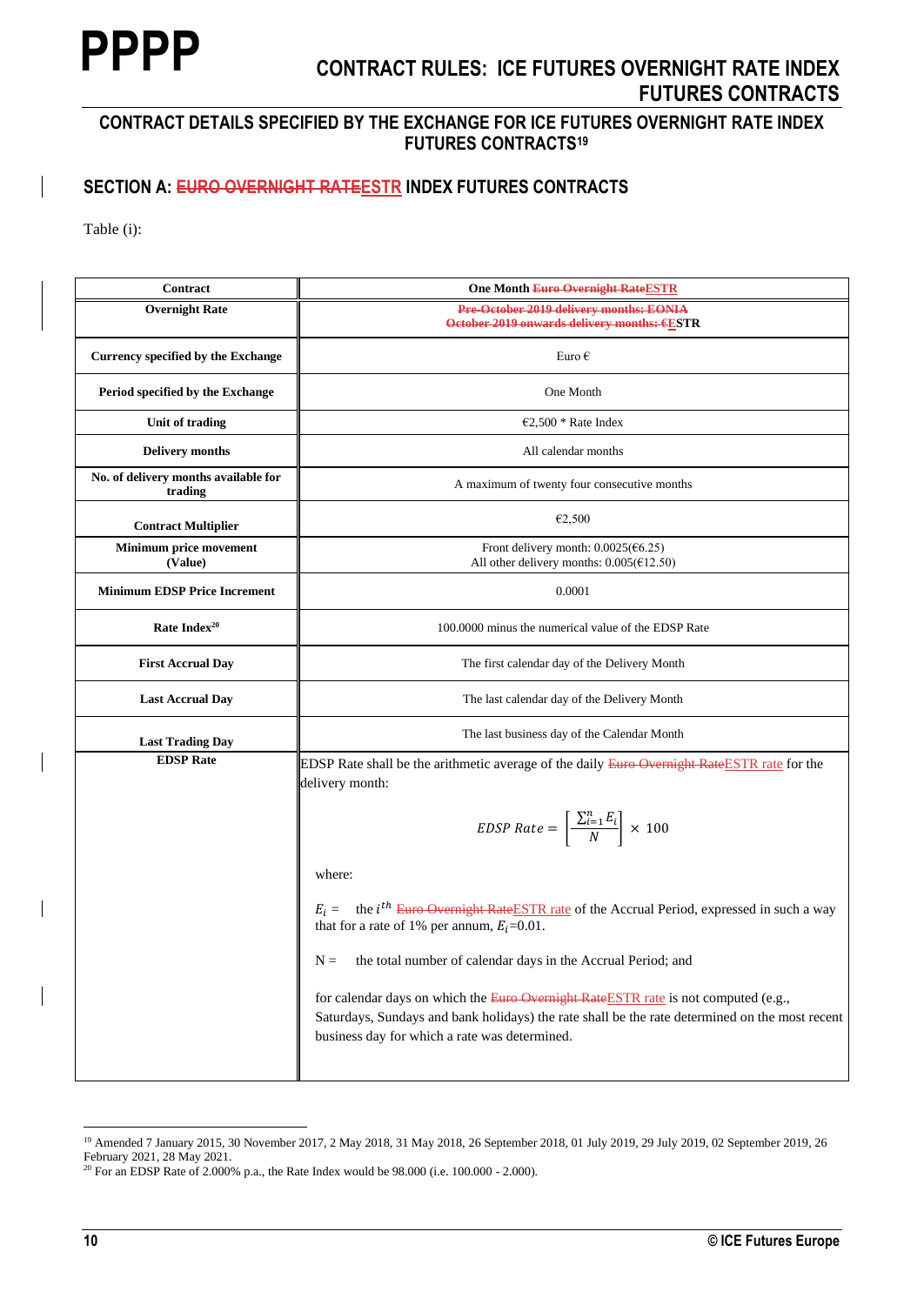## **SECTION B: SONIA INDEX FUTURES**

Table (i):

| Contract                                        | <b>One Month SONIA</b>                                                                                                                                                                                           |
|-------------------------------------------------|------------------------------------------------------------------------------------------------------------------------------------------------------------------------------------------------------------------|
| Currency specified by the Exchange              | Sterling £                                                                                                                                                                                                       |
| Period specified by the Exchange                | One Month                                                                                                                                                                                                        |
| Unit of trading                                 | £2,500 $*$ Rate Index                                                                                                                                                                                            |
| <b>Delivery months</b>                          | All calendar months                                                                                                                                                                                              |
| No. of delivery months available for<br>trading | A maximum of twenty four consecutive months                                                                                                                                                                      |
| <b>Contract Multiplier</b>                      | £2,500                                                                                                                                                                                                           |
| Minimum price movement<br>(Value)               | Front delivery month: $0.0025$ (£6.25)<br>All other delivery months: 0.005(£12.50)                                                                                                                               |
| <b>Minimum EDSP Price Increment</b>             | 0.0001                                                                                                                                                                                                           |
| Rate Index <sup>21</sup>                        | 100.00 minus the numerical value of the EDSP Rate                                                                                                                                                                |
| <b>First Accrual Day</b>                        | The first calendar day of the Delivery Month                                                                                                                                                                     |
| <b>Last Accrual Day</b>                         | The last calendar day of the Delivery Month                                                                                                                                                                      |
| <b>Last Trading Day</b>                         | The last business day of the Calendar Month                                                                                                                                                                      |
| <b>EDSP</b> Rate                                | EDSP Rate shall be the arithmetic average of the daily SONIA rate for the delivery month:                                                                                                                        |
|                                                 | EDSP Rate = $\left[\frac{\sum_{i=1}^{n} S_i}{N}\right] \times 100$                                                                                                                                               |
|                                                 | where:                                                                                                                                                                                                           |
|                                                 | the $ith$ SONIA Rate of the Accrual Period, expressed in such a way that for a rate of 1% per annum,<br>$S_i =$<br>$S_i = 0.01$ .                                                                                |
|                                                 | $N =$<br>the total number of calendar days in the Accrual Period; and                                                                                                                                            |
|                                                 | for calendar days on which the SONIA rate is not computed (e.g., Saturdays, Sundays and bank holidays) the<br>rate shall be the rate determined on the most recent business day for which a rate was determined. |

<sup>&</sup>lt;sup>21</sup> For an EDSP Rate of 2.0000% p.a., the Rate Index would be  $98.0000$  (i.e. 100.0000 - 2.0000).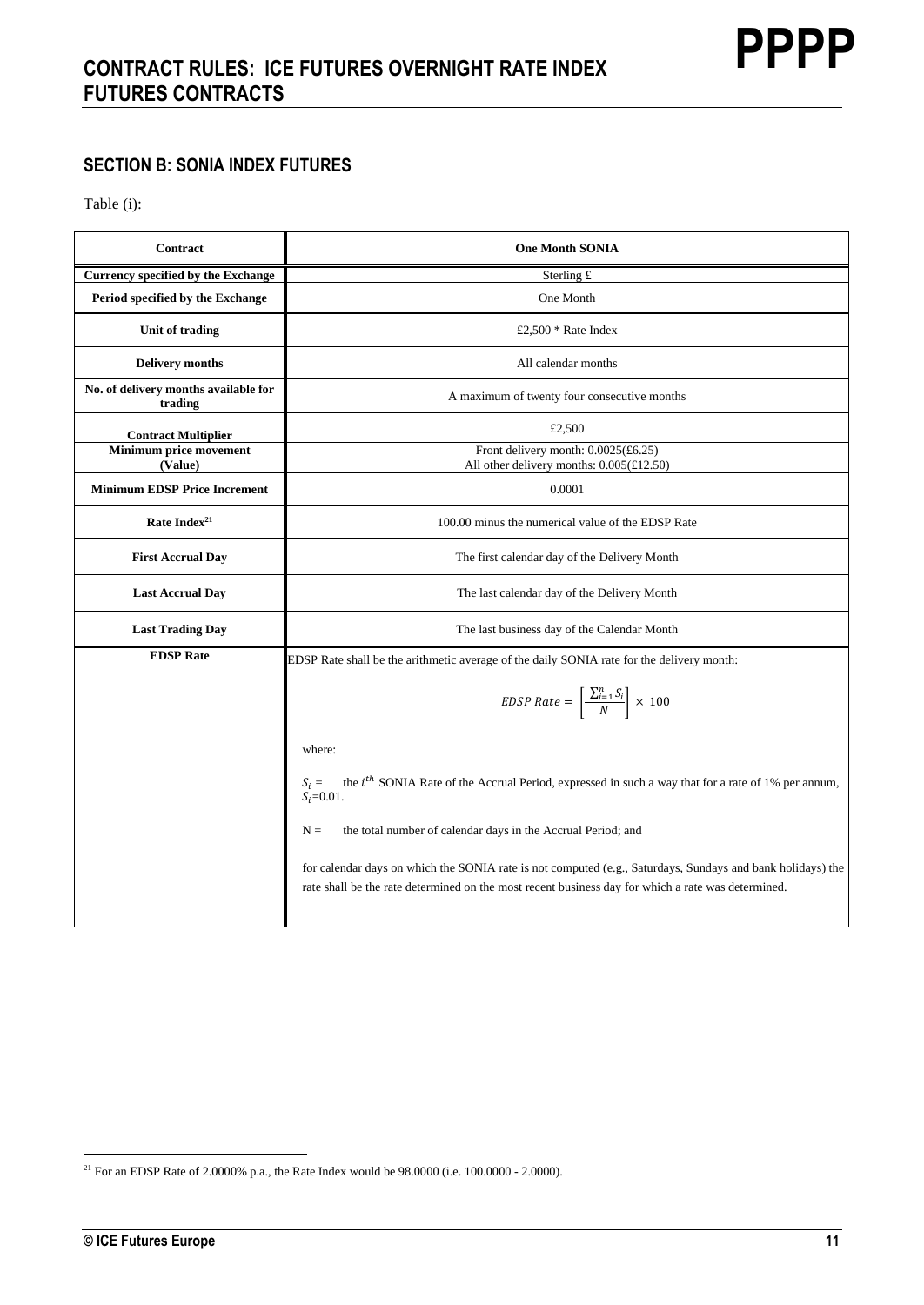Table (ii):

| Contract                                        | <b>Three Month SONIA</b>                                                                                                                                                                                                                                                                                                                                                                                                                                                                                                                                                                                |
|-------------------------------------------------|---------------------------------------------------------------------------------------------------------------------------------------------------------------------------------------------------------------------------------------------------------------------------------------------------------------------------------------------------------------------------------------------------------------------------------------------------------------------------------------------------------------------------------------------------------------------------------------------------------|
| Currency specified by the Exchange              | Sterling $\pounds$                                                                                                                                                                                                                                                                                                                                                                                                                                                                                                                                                                                      |
| Period specified by the Exchange                | Three Month                                                                                                                                                                                                                                                                                                                                                                                                                                                                                                                                                                                             |
| Unit of trading                                 | £2,500 * Rate Index                                                                                                                                                                                                                                                                                                                                                                                                                                                                                                                                                                                     |
| <b>Delivery months</b>                          | Mar, Jun, Sep, Dec                                                                                                                                                                                                                                                                                                                                                                                                                                                                                                                                                                                      |
| No. of delivery months available for<br>trading | 25 Quarterly                                                                                                                                                                                                                                                                                                                                                                                                                                                                                                                                                                                            |
| <b>Contract Multiplier</b>                      | £2,500                                                                                                                                                                                                                                                                                                                                                                                                                                                                                                                                                                                                  |
| Minimum price movement<br>(Value)               | Front delivery month: $0.0025(\text{\pounds}6.25)$<br>All other delivery months: $0.005$ (£12.50)                                                                                                                                                                                                                                                                                                                                                                                                                                                                                                       |
| <b>Minimum EDSP Price Increment</b>             | 0.0001                                                                                                                                                                                                                                                                                                                                                                                                                                                                                                                                                                                                  |
| Rate Index <sup>22</sup>                        | 100.00 minus the numerical value of EDSP Rate                                                                                                                                                                                                                                                                                                                                                                                                                                                                                                                                                           |
| <b>First Accrual Day</b>                        | Third Wednesday of the Delivery Month                                                                                                                                                                                                                                                                                                                                                                                                                                                                                                                                                                   |
| <b>Last Accrual Day</b>                         | The business day prior to the Third Wednesday of the next quarterly Delivery Month                                                                                                                                                                                                                                                                                                                                                                                                                                                                                                                      |
| <b>Last Trading Day</b>                         | The business day prior to the third Wednesday of the next quarterly Delivery Month                                                                                                                                                                                                                                                                                                                                                                                                                                                                                                                      |
| <b>EDSP</b> Rate                                | EDSP Rate shall be the compounded average of the daily SONIA rate for the delivery quarter:                                                                                                                                                                                                                                                                                                                                                                                                                                                                                                             |
|                                                 | EDSP Rate = $\left  \frac{365}{N} \right  \prod_{i=1}^{N} (A_i) - 1 \right  \times 100$                                                                                                                                                                                                                                                                                                                                                                                                                                                                                                                 |
|                                                 | where:                                                                                                                                                                                                                                                                                                                                                                                                                                                                                                                                                                                                  |
|                                                 | $x =$ the number of SONIA rates determined in the Accrual Period.<br>$N =$ the total number of calendar days in the Accrual Period; and<br>$A_i$ = the overnight return factor in respect of the $ith$ SONIA rate of the Accrual Period, determined as                                                                                                                                                                                                                                                                                                                                                  |
|                                                 | $A_i = \left(1 + \frac{S_i \times d_i}{365}\right)$                                                                                                                                                                                                                                                                                                                                                                                                                                                                                                                                                     |
|                                                 | and rounded to eight decimal places, where:                                                                                                                                                                                                                                                                                                                                                                                                                                                                                                                                                             |
|                                                 | the i <sup>th</sup> SONIA rate of the Accrual Period, expressed in such a way that for a rate of 1% per<br>$S_i =$<br>annum, $S_i = 0.01$ .<br>the number of days that Si is applied, such that $d_i$ represents the number of calendar days<br>$d_i =$<br>between the day in respect of which the rate $S_i$ is determined and the next day on which a SONIA<br>rate is published.<br>for calendar days on which the SONIA rate is not computed (e.g., Saturdays, Sundays and bank holidays)<br>the rate shall be the rate determined on the most recent business day for which a rate was determined. |

 $^{22}$  For an EDSP Rate of 2.0000% p.a., the Rate Index would be 98.0000 (i.e. 100.0000 - 2.0000).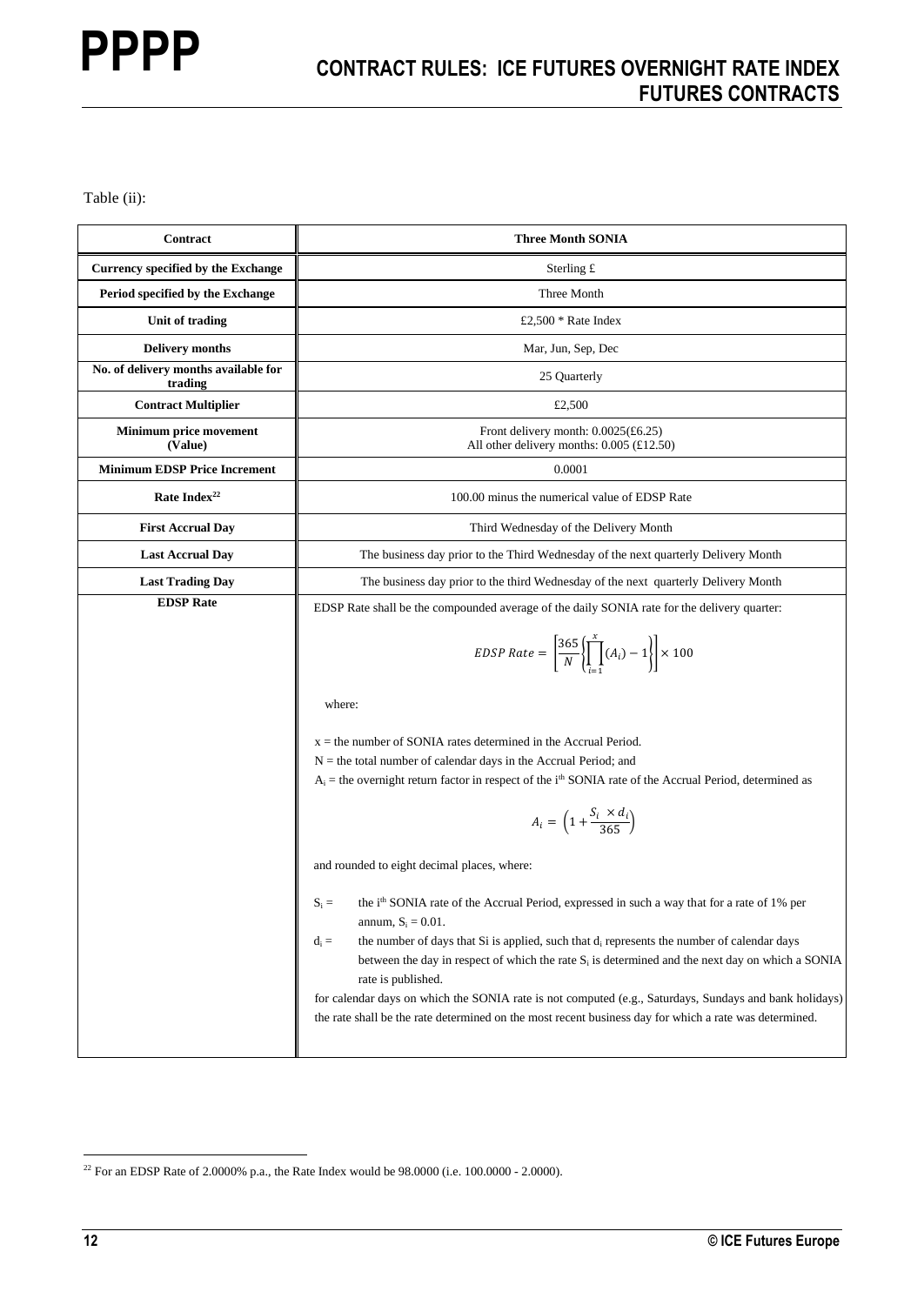## **SECTION C: SOFR INDEX FUTURES**

Table (i):

| Contract                                        | <b>One Month SOFR</b>                                                                                                                                                                                           |
|-------------------------------------------------|-----------------------------------------------------------------------------------------------------------------------------------------------------------------------------------------------------------------|
| <b>Currency specified by the Exchange</b>       | U.S. Dollar \$                                                                                                                                                                                                  |
| Period specified by the Exchange                | One Month                                                                                                                                                                                                       |
| Unit of trading                                 | $$10,000 * Rate Index$                                                                                                                                                                                          |
| <b>Delivery months</b>                          | All calendar months                                                                                                                                                                                             |
| No. of delivery months available for<br>trading | A maximum of twenty four consecutive months                                                                                                                                                                     |
| <b>Contract Multiplier</b>                      | \$10,000                                                                                                                                                                                                        |
| Minimum price movement<br>(Value)               | All delivery months: 0.0025(\$ 25.00)                                                                                                                                                                           |
| <b>Minimum EDSP Price Increment</b>             | 0.00001                                                                                                                                                                                                         |
| Rate Index <sup>23</sup>                        | 100.00 minus the numerical value of the EDSP Rate                                                                                                                                                               |
| <b>First Accrual Day</b>                        | The first calendar day of the Delivery Month                                                                                                                                                                    |
| <b>Last Accrual Day</b>                         | The last calendar day of the Delivery Month                                                                                                                                                                     |
| <b>Last Trading Day</b>                         | The last business day of the Calendar Month                                                                                                                                                                     |
| <b>EDSP</b> Rate                                | EDSP Rate shall be the arithmetic average of the daily SOFR rate for the delivery month:                                                                                                                        |
|                                                 | EDSP Rate = $\left[\frac{\sum_{i=1}^{n} S_i}{N}\right] \times 100$                                                                                                                                              |
|                                                 | where:                                                                                                                                                                                                          |
|                                                 | $S_i$ = the <i>i</i> <sup>th</sup> SOFR Rate of the Accrual Period, expressed in such a way that for a rate of 1% per annum, $S_i$ =0.01.<br>$N =$ the total number of calendar days in the Accrual Period; and |
|                                                 | for calendar days on which the SOFR rate is not computed (e.g., Saturdays, Sundays and bank holidays) the rate<br>shall be the rate determined on the most recent business day for which a rate was determined. |

**PPPP**

<sup>23</sup> For an EDSP Rate of 2.00000% p.a., the Rate Index would be 98.00000 (i.e. 100.00000 - 2.00000).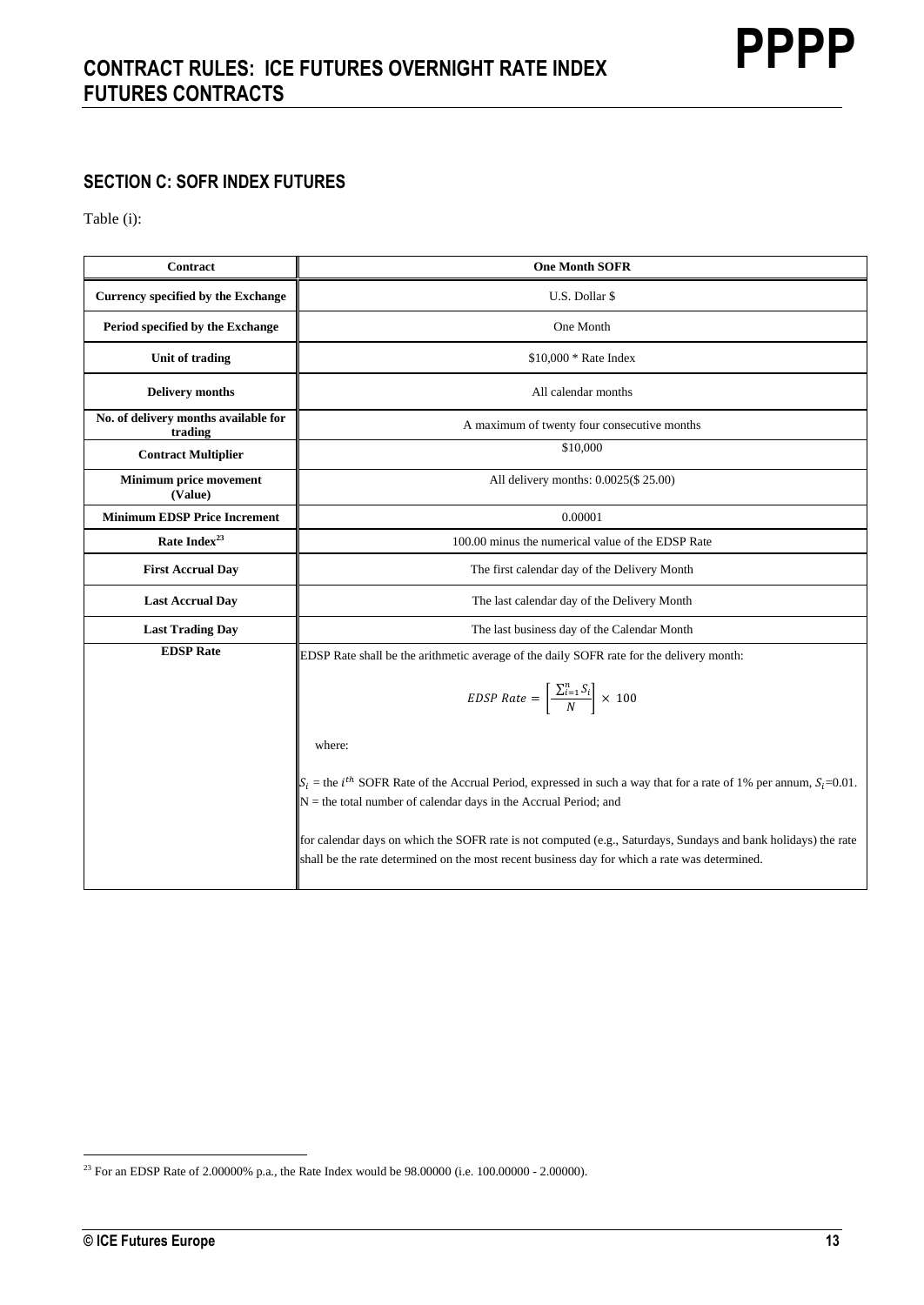Table (ii):

| Contract                                        | <b>Three Month SOFR</b>                                                                                                                                                                                                                                                                                                                                                                                                                                                                                                                                                                                                                                                                                                                                                                                                                                    |
|-------------------------------------------------|------------------------------------------------------------------------------------------------------------------------------------------------------------------------------------------------------------------------------------------------------------------------------------------------------------------------------------------------------------------------------------------------------------------------------------------------------------------------------------------------------------------------------------------------------------------------------------------------------------------------------------------------------------------------------------------------------------------------------------------------------------------------------------------------------------------------------------------------------------|
| Currency specified by the<br><b>Exchange</b>    | U.S. Dollar \$                                                                                                                                                                                                                                                                                                                                                                                                                                                                                                                                                                                                                                                                                                                                                                                                                                             |
| Period specified by the<br><b>Exchange</b>      | Three Month                                                                                                                                                                                                                                                                                                                                                                                                                                                                                                                                                                                                                                                                                                                                                                                                                                                |
| Unit of trading                                 | $$10,000 * Rate Index$                                                                                                                                                                                                                                                                                                                                                                                                                                                                                                                                                                                                                                                                                                                                                                                                                                     |
| <b>Delivery months</b>                          | Mar, Jun, Sep, Dec                                                                                                                                                                                                                                                                                                                                                                                                                                                                                                                                                                                                                                                                                                                                                                                                                                         |
| No. of delivery months available<br>for trading | 24 Quarterly                                                                                                                                                                                                                                                                                                                                                                                                                                                                                                                                                                                                                                                                                                                                                                                                                                               |
| <b>Contract Multiplier</b>                      | \$10,000                                                                                                                                                                                                                                                                                                                                                                                                                                                                                                                                                                                                                                                                                                                                                                                                                                                   |
| Minimum price movement<br>(Value)               | All delivery months: 0.0025 (\$ 25.00)                                                                                                                                                                                                                                                                                                                                                                                                                                                                                                                                                                                                                                                                                                                                                                                                                     |
| <b>Minimum EDSP Price</b><br><b>Increment</b>   | 0.00001                                                                                                                                                                                                                                                                                                                                                                                                                                                                                                                                                                                                                                                                                                                                                                                                                                                    |
| Rate Index <sup>24</sup>                        | 100.00 minus the numerical value of the EDSP Rate                                                                                                                                                                                                                                                                                                                                                                                                                                                                                                                                                                                                                                                                                                                                                                                                          |
| <b>First Accrual Day</b>                        | Third Wednesday of the Delivery Month                                                                                                                                                                                                                                                                                                                                                                                                                                                                                                                                                                                                                                                                                                                                                                                                                      |
| <b>Last Accrual Day</b>                         | The business day prior to the Third Wednesday of the next quarterly Delivery Month                                                                                                                                                                                                                                                                                                                                                                                                                                                                                                                                                                                                                                                                                                                                                                         |
| <b>Last Trading Day</b>                         | The business day prior to the third Wednesday of the next quarterly Delivery Month                                                                                                                                                                                                                                                                                                                                                                                                                                                                                                                                                                                                                                                                                                                                                                         |
| <b>EDSP</b> Rate                                | EDSP Rate shall be the compounded average of the daily SOFR rate for the delivery quarter:                                                                                                                                                                                                                                                                                                                                                                                                                                                                                                                                                                                                                                                                                                                                                                 |
|                                                 | EDSP Rate = $\left[\frac{360}{N}\left(\prod_{i=1}^{x}(A_i)-1\right)\right] \times 100$<br>where:<br>$x =$ the number of SOFR rates determined in the Accrual Period.<br>$N =$ the total number of calendar days in the Accrual Period; and<br>$A_i$ = the overnight return factor in respect of the i <sup>th</sup> SOFR rate of the Accrual Period, determined as<br>$A_i = \left(1 + \frac{S_i \times d_i}{360}\right)$<br>and rounded to eight decimal places, where:<br>$S_i$ = the i <sup>th</sup> SOFR rate of the Accrual Period, expressed in such a way that for a rate of 1% per annum, $S_i = 0.01$ .<br>$d_i$ = the number of days that Si is applied, such that $d_i$ represents the number of calendar days between the day in<br>respect of which the rate S <sub>i</sub> is determined and the next day on which a SOFR rate is published. |
|                                                 | For calendar days on which the SOFR rate is not computed (e.g., Saturdays, Sundays and bank holidays) the rate<br>shall be the rate determined on the most recent business day for which a rate was determined.                                                                                                                                                                                                                                                                                                                                                                                                                                                                                                                                                                                                                                            |

<sup>24</sup> For an EDSP Rate of 2.00000% p.a., the Rate Index would be 98.00000 (i.e. 100.00000 - 2.00000).